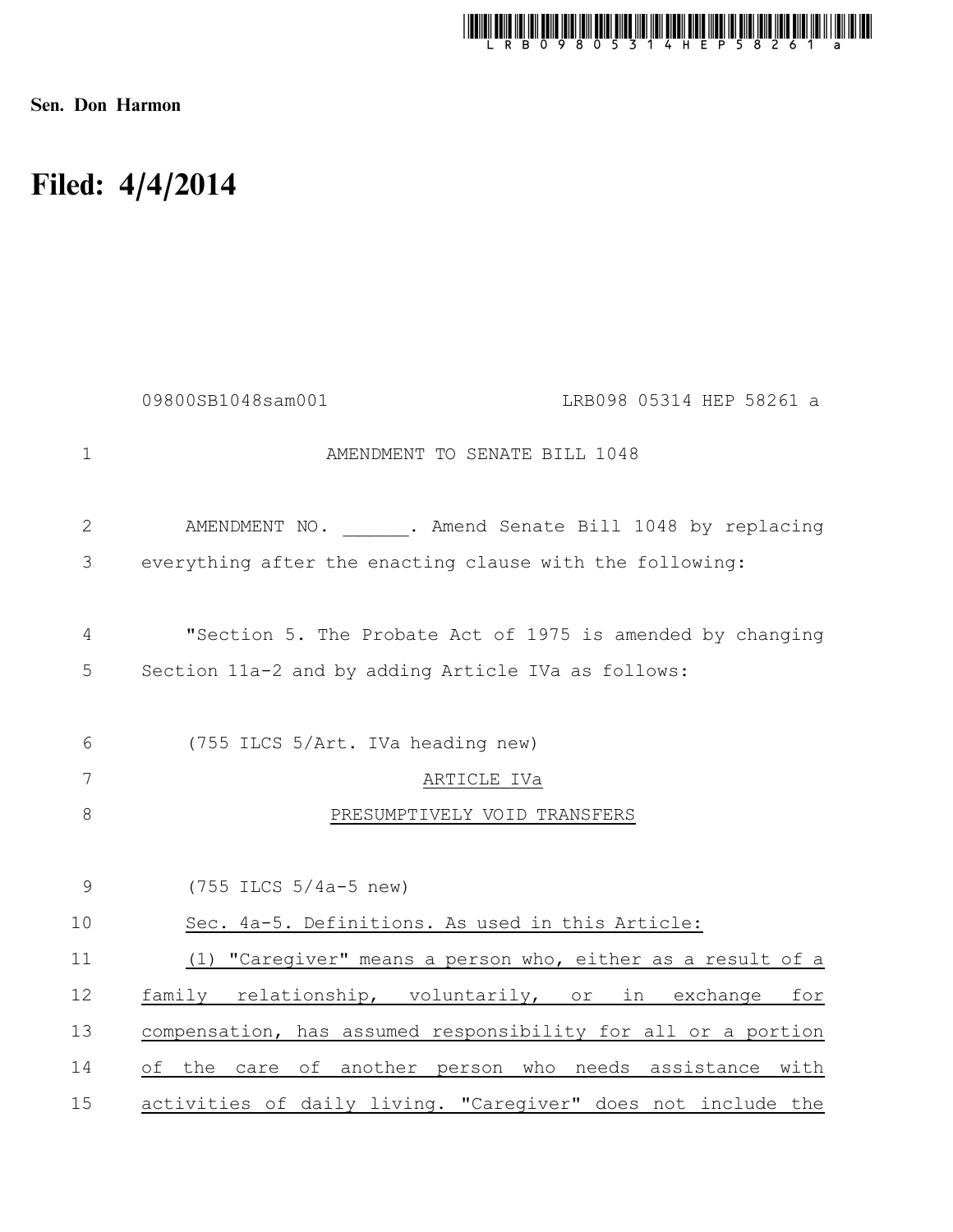| $\mathbf 1$   | spouse of the person receiving assistance.                      |
|---------------|-----------------------------------------------------------------|
| 2             | (2) "Independent attorney" means an attorney, other than an     |
| 3             | attorney who:                                                   |
| 4             | (A) is described in subsection (b) of Section 4a-10; or         |
| 5             | has served as an attorney for a person who is<br>(B)            |
| 6             | described in subsection (b) of Section 4a-10.                   |
| 7             | (3) "Transfer_instrument" means the legal document              |
| 8             | intended to effectuate a transfer effective on or after the     |
| $\mathcal{G}$ | transferor's death and includes, without limitation, a will,    |
| 10            | trust, deed, form designated as payable on death, contract, or  |
| 11            | other beneficiary designation form.                             |
| 12            | (4) "Transferee" means a legatee, a beneficiary of trust, a     |
| 13            | grantee of a deed, or any other person designated in a transfer |
| 14            | instrument to receive a nonprobate transfer.                    |
| 15            | (5) "Transferor" means a testator, settlor, grantor of a        |
| 16            | deed, or a decedent whose interest is transferred pursuant to a |
| 17            | nonprobate transfer.                                            |
|               |                                                                 |
| 18            | $(755$ ILCS $5/4a-10$ new)                                      |
| 19            | Sec. 4a-10. Presumption of void transfer.<br>Except<br>as       |
| 20            | provided in Section 4a-15, a transfer instrument is presumed to |
| 21            | be void if the transferee is a caregiver, or person related to  |
| 22            | a caregiver, and the fair fair market value of the transferred  |
| 23            | property exceeds \$20,000.                                      |
|               |                                                                 |

(755 ILCS 5/4a-15 new) 24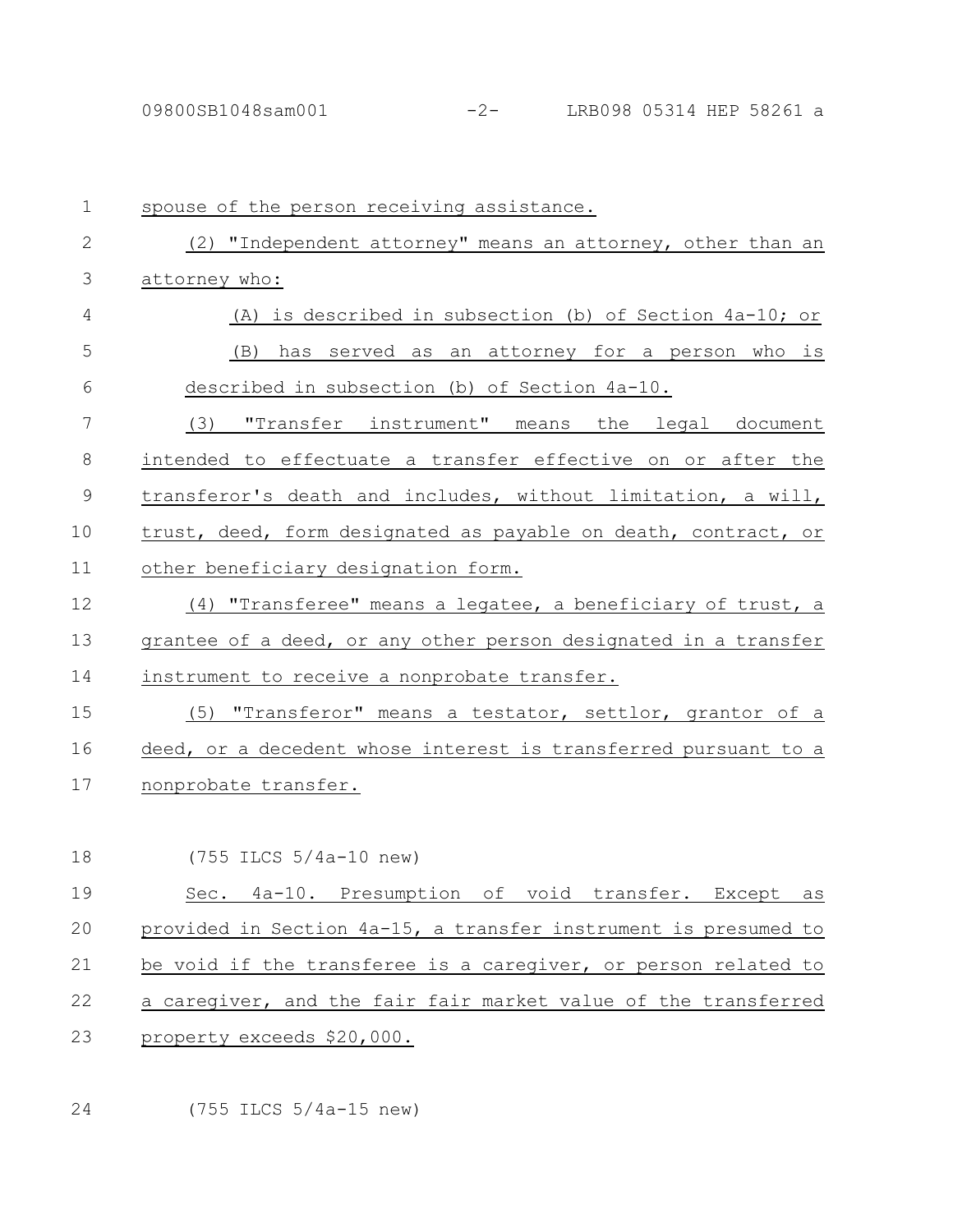| $\mathbf 1$ | Sec. 4a-15. Exceptions. The presumption established by      |
|-------------|-------------------------------------------------------------|
| 2           | Section 4a-10 does not apply if the transferee either:      |
| 3           | (1) establishes that the transferee's share under the       |
| 4           | transfer instrument is not greater than the share the       |
| 5           | transferee was entitled to under the transferror's          |
| 6           | testamentary plan in effect prior to the transferee         |
| 7           | becoming a caregiver;                                       |
| 8           | (2) establishes by clear and convincing evidence that       |
| 9           | the transfer was not the product of fraud, duress, or undue |
| 10          | influence, provided that the determination of the court     |
| 11          | pursuant to this paragraph must not be based solely upon    |
| 12          | the testimony of the caregiver; or                          |
| 13          | (3)<br>establishes that<br>the transfer instrument<br>was   |
| 14          | independent attorney who signed<br>reviewed by<br>an<br>and |
| 15          | delivered to the transferor an original certificate of that |
| 16          | review, in a dated form consisting of substantially the     |
| 17          | following:                                                  |
| 18          | CERTIFICATE OF INDEPENDENT REVIEW                           |
| 19          | I,  (attorney's name), have reviewed                        |
| 20          | (name of transfer instrument) prior to its                  |
| 21          | execution, and have counseled my client,                    |
| 22          | (name of client), on the nature and consequences of the     |
| 23          | transfer or transfers of property to  (name                 |
| 24          | of transferee) contained in the transfer instrument. I      |
| 25          | am disassociated from the interest of the transferee to     |
| 26          | the extent that I am in a position to advise my client      |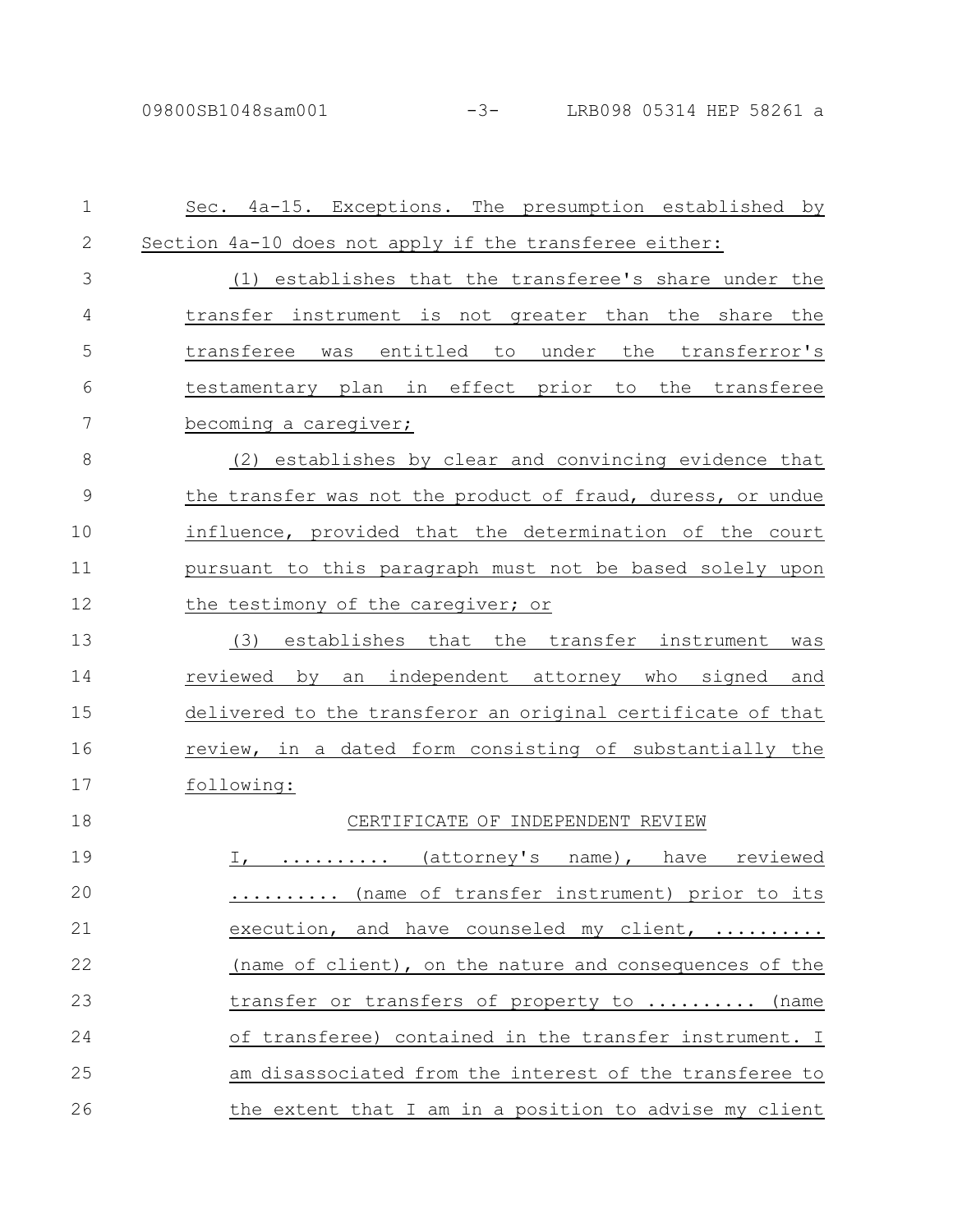09800SB1048sam001 -4- LRB098 05314 HEP 58261 a

(755 ILCS 5/4a-20 new)

9

|                | independently, impartially, and confidentially as to   |
|----------------|--------------------------------------------------------|
| 2              | the consequences of the transfer. On the basis of this |
| 3              | counsel, I conclude that the transfer or transfers of  |
| $\overline{4}$ | property in the transfer instrument that otherwise     |
| 5              | might be invalid pursuant to Section 4a-10 of the      |
| 6              | Probate Act of 1975 are valid because the transfer or  |
|                | transfers are not the product of fraud, duress, or     |
| 8              | undue influence.                                       |

Sec. 4a-20. Common law. The provisions of this Article do not abrogate or limit any principle or rule of the common law, unless the common law principle or rule is inconsistent with the provisions of this Article. 10 11 12 13

(755 ILCS 5/4s-25 new) Sec. 4s-25. Attorney's fees and costs. If the caregiver attempts and fails to overcome the presumption under Section 4a-15, the caregiver shall bear the costs of the proceedings, including, without limitation, reasonable attorney's fees. 14 15 16 17 18

(755 ILCS 5/11a-2) (from Ch. 110 1/2, par. 11a-2) Sec. 11a-2. "Disabled person" defined.) "Disabled person" means a person 18 years or older who (a) because of mental deterioration or physical incapacity is not fully able to manage his person or estate or is unable to resist fraud or 19 20 21 22 23